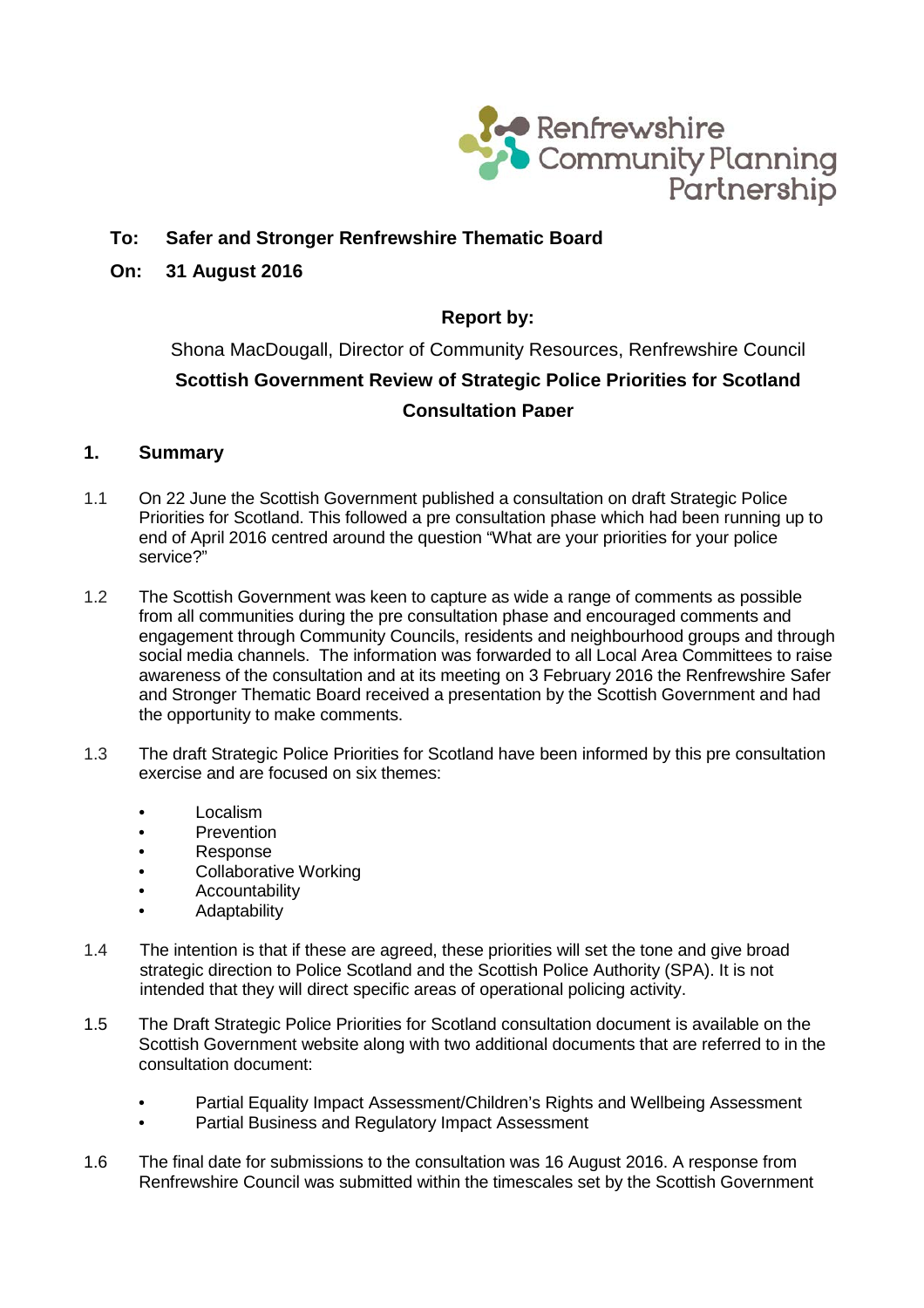and is attached as Appendix 1

### **2. Recommendations**

It is recommended that the Safer & Stronger Renfrewshire Thematic Board:

- a) Notes the Consultation on draft Strategic Police Priorities carried out by the Scottish Government;
- b) Notes Renfrewshire Council's submitted consultation response as detailed in Appendix 1 to this report.

### **3. Background**

- 3.1 In September 2015, the Scottish Government set out its intention to work with members of the public, communities and elected representatives to review their national priorities for policing. These national priorities are set under the Police and Fire Reform (Scotland) Act 2012 and are more commonly referred to as the Strategic Police Priorities.
- 3.2 At its meeting on 3 February the Thematic Board received a presentation by the Scottish Government regarding work on the pre-consultation phase of their Review of Strategic Police Priorities. In May the Board were further informed that the Scottish Government had scheduled the formal consultation to take place during the summer. As both the Council and Community Planning Boards were in recess it was agreed that a Renfrewshire response would be drafted in consultation with members of the Safer and Stronger Renfrewshire Thematic Board and submitted to the Housing and Community Safety Policy Board for approval on 23 August 2016. A copy of the full response is detailed in Appendix 1 of this report.
- 3.3 The Scottish Government Strategic Police Priorities provide the top level framework for what is expected of the police service and they were initially set in 2013 when the single police force was established. At that time there were 4 priorities identified:
	- Make communities safer and reduce harm by tackling and investigating crime and demonstrating pioneering approaches to prevention and collaboration at a national and local level
	- Strengthen Scotland's reputation as a successful and safe country by demonstrating excellence in effectively planning for and responding to major events and threats
	- Provide an efficient, effective service focused on protecting frontline services, delivering the benefits of police reform, and promoting continuous improvement
	- Make communities stronger and improve wellbeing by increasing public confidence and reducing fear of crime, making the new Police Service of Scotland an exemplar of visible, ethical and responsive policing.

## **4 Draft Strategic Police Priorities**

- 4.1 The proposed strategic police priorities are focused on six themes:
	- a) Localism
	- b) Prevention
	- c) Response
	- d) Collaborative Working
	- e) Accountability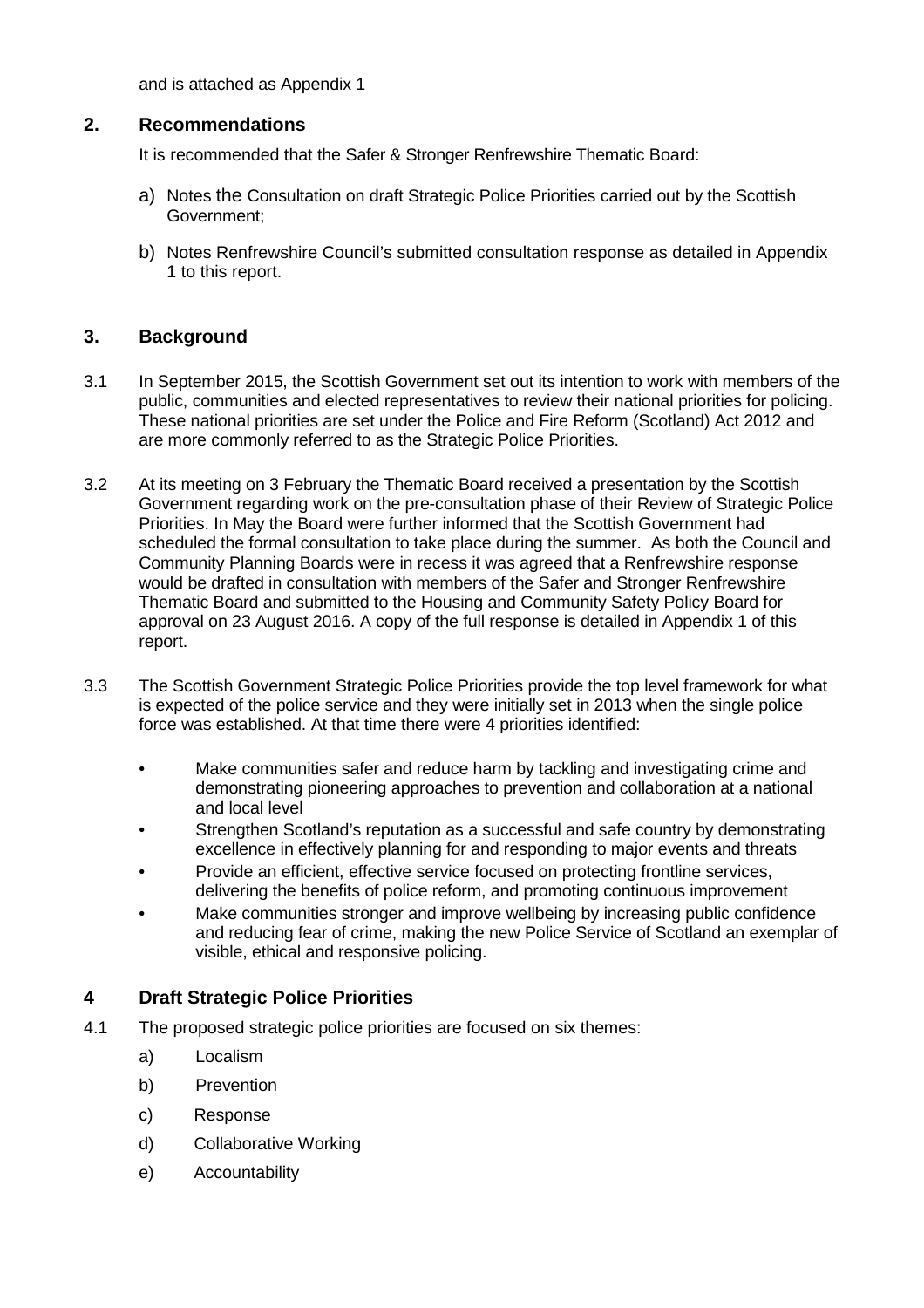- f) Adaptability
- 4.2 Taken together, they set the tone for the planning of police services in Scotland and reflect expectations around ways of working and the type of organisation that Police Scotland should seek to be.
	- a) **Localism**  Ensure that the needs of communities are understood and reflected in the planning and delivery of policing.
	- b) **Prevention** Ensure the police service works to prevent crime and reduce fear of crime through partnership, communication, education and innovation, placing particular focus on the need to address inequalities within and between communities.
	- c) **Response**  Focus policing on keeping people safe by tackling crime and responding to and investigating incidents effectively and efficiently.
	- d) **Collaborative Working** Ensure that the police service works collaboratively with partners at both a local and national level to deliver better outcomes for people in Scotland.
	- e) **Accountability** Maintain public confidence in policing and inspire trust by being transparent, accountable and acting with integrity, fairness and respect.
	- f) **Adaptability**  Ensure the police service is able to take advantage of new opportunities and meet emerging threats and challenges.
- 4.3 These priorities are all very high level and cut across everything that Renfrewshire Community Planning Partnership strive to work with Police Scotland on. Deliberately, there is not much detail behind the priorities; this will come from annual plans and will reflect operational objectives and priorities that should change from year to year – whereas the strategic priorities should be consistent for a number of years. They are expected to be in place for the medium term e.g. 3-5 years.
- 4.4 Overall the revised priorities should be welcomed. They are simpler and easier to understand, yet cover all of the key areas that we would expect to see. In particular, the focus on localism, prevention, collaborative working and adaptability are four areas where the strategic direction being set aligns well with the priorities of the Renfrewshire Community Planning Partnership as set out in the Community Plan.
- 4.5 These shared priorities will help the Renfrewshire Community Safety Partnership to progress further with activities like the Community Safety Hub, MARAC and Daily Tasking and will allow us to develop and progress future multi-agency work. The suggested priorities also sit well with the focus on responding to the needs of our most disadvantaged communities as set out in the Local Outcome Improvement Plan, Council Plan and the Renfrewshire Tackling Poverty Strategy.
- 4.6 The focus on shifting resources to early intervention and prevention is important in supporting key initiatives that have been developed locally including Street Stuff, Daily Tasking and the Building Safer Greener Communities programme.
- 4.7 The focus on collaborative working will be important in supporting initiatives such as MARAC as a key response to the challenges of domestic abuse and gender based violence, which is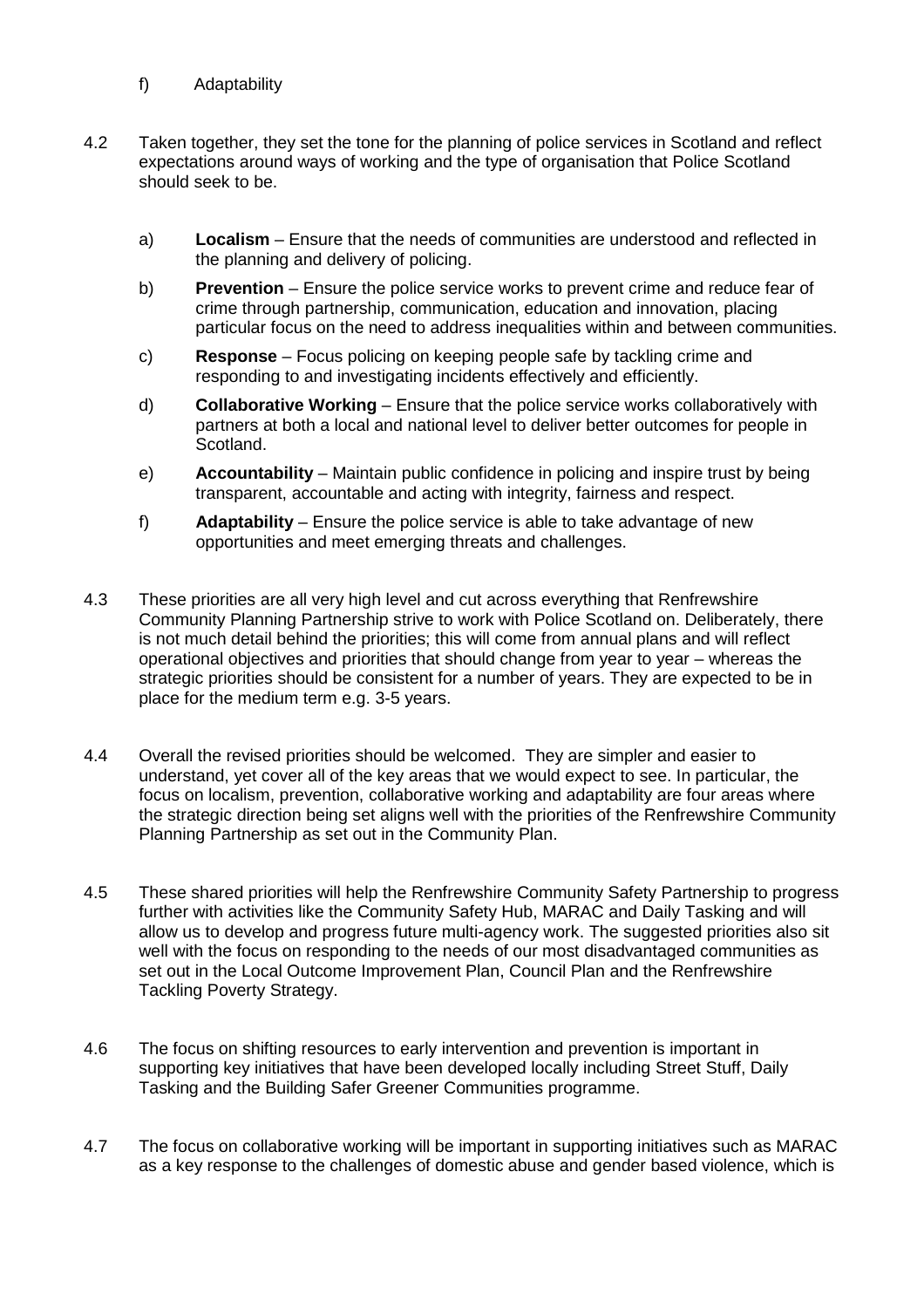rapidly developing in Renfrewshire to be an example of best practice replicated in other Local Authorities.

**Author:** For more information about the report, please contact Oliver Reid, Head of Public Protection, Renfrewshire Council on 0141 618 7352, [oliver.reid@renfrewshire.gcsx.gov.uk](mailto:oliver.reid@renfrewshire.gcsx.gov.uk) **Appendix 1**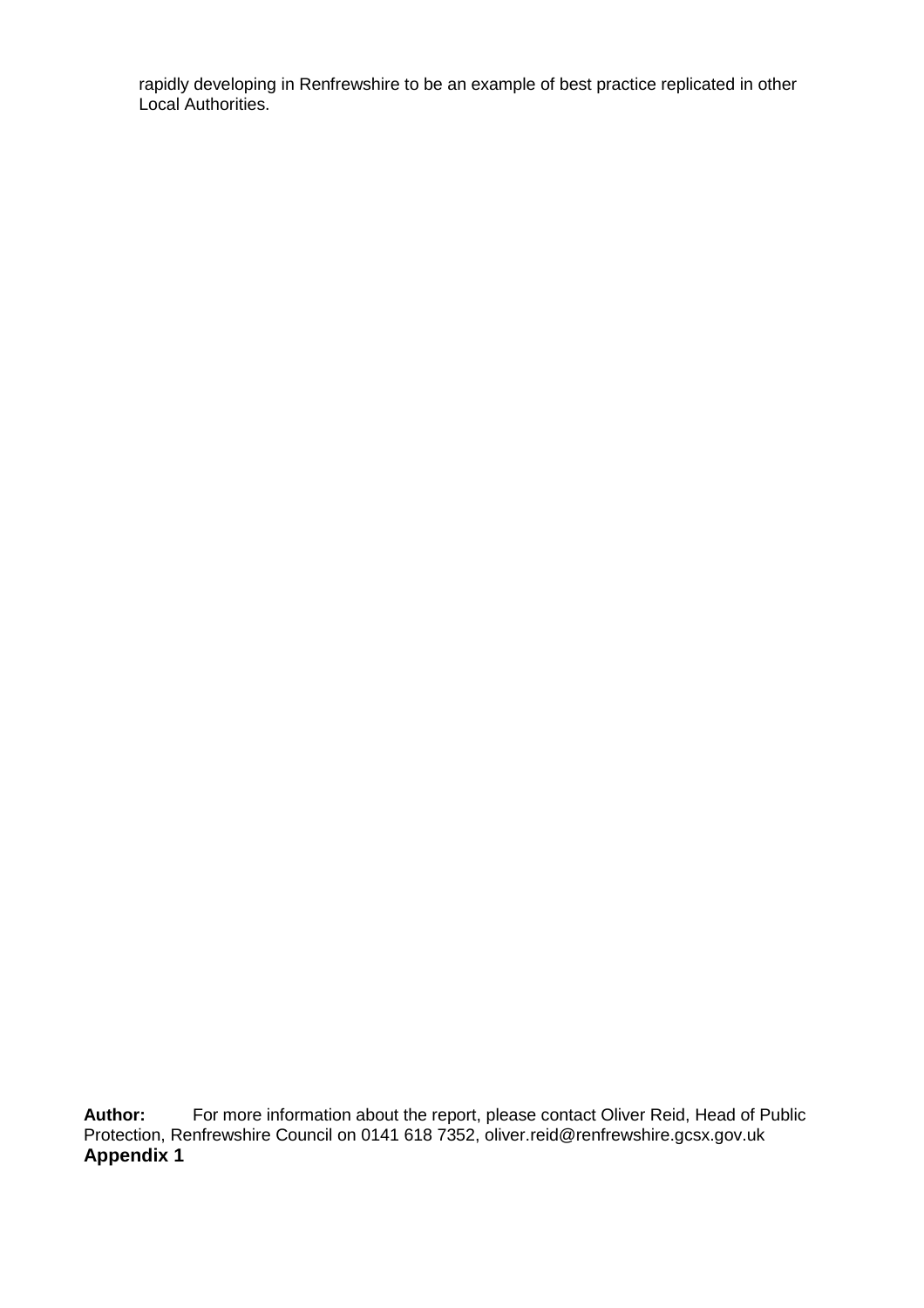# **Review of Scottish Strategic Police Priorities Consultation**



# **RESPONDENT INFORMATION FORM**

**Please Note** this form **must** be returned with your response.

Are you responding as an individual or an organisation?

X Organisation

Full name or organisation's name

Renfrewshire Council

Phone number

Address

| Renfrewshire House   |
|----------------------|
| <b>Cotton Street</b> |
| Paisley              |

Postcode

PA1 1WB

Email

The Scottish Government would like your permission to publish your consultation response. Please indicate your publishing preference:

- X Publish response with name
- $\Box$ Publish response only (anonymous)
- $\Box$ Do not publish response

We will share your response internally with other Scottish Government policy teams who may be addressing the issues you discuss. They may wish to contact you again in the future, but we require your permission to do so. Are you content for Scottish Government to contact you again in relation to this consultation exercise?

X Yes

 $\Box$ No

## **CONSULTATION QUESTIONS**